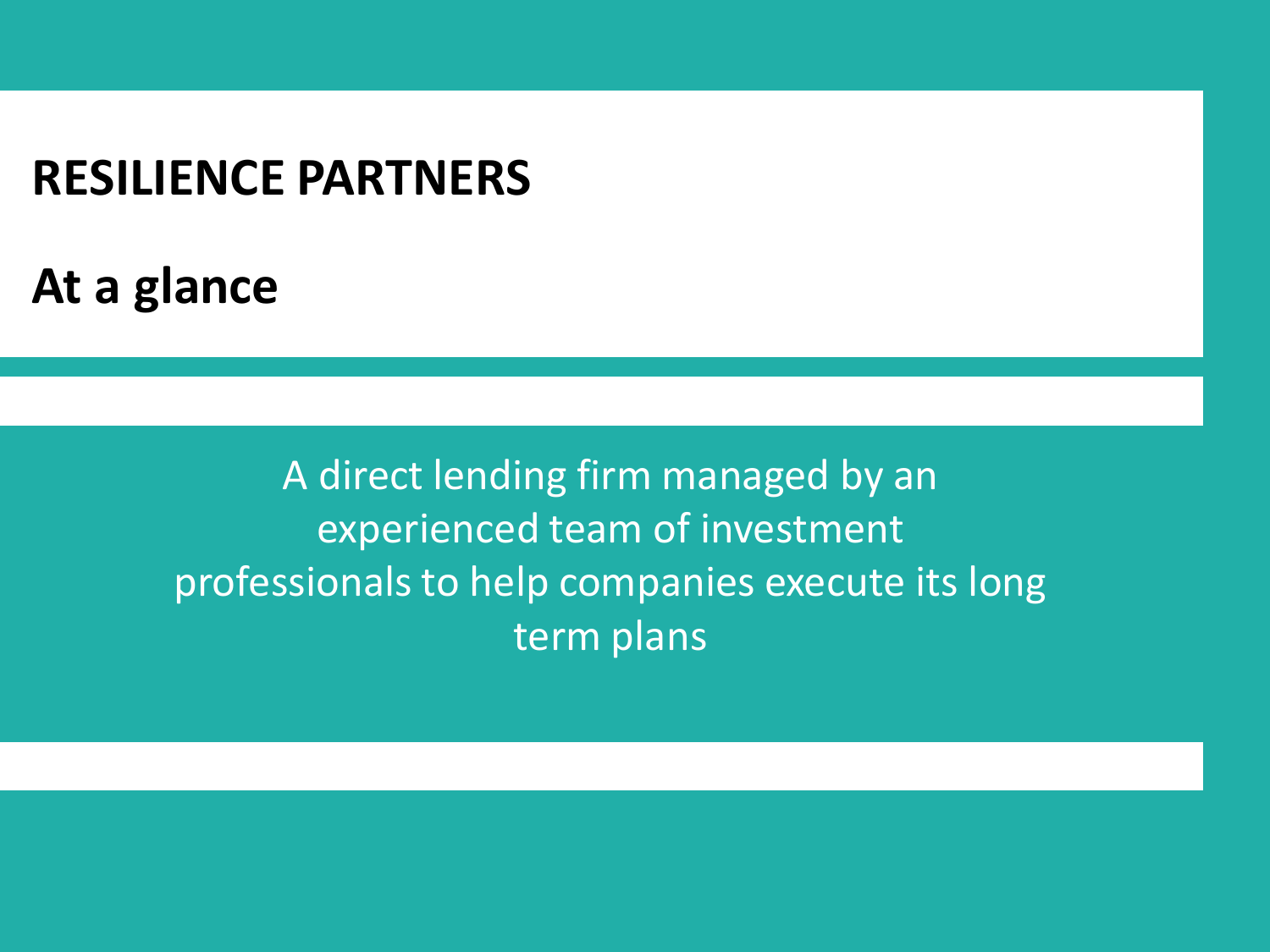# **Table of contents**

- 1. Executive summary
- 2. Investment strategy & Opportunity
- 3. Team
- 4. Investment
- 5. Portfolio
- 6. Track Record
- 7. Conclusion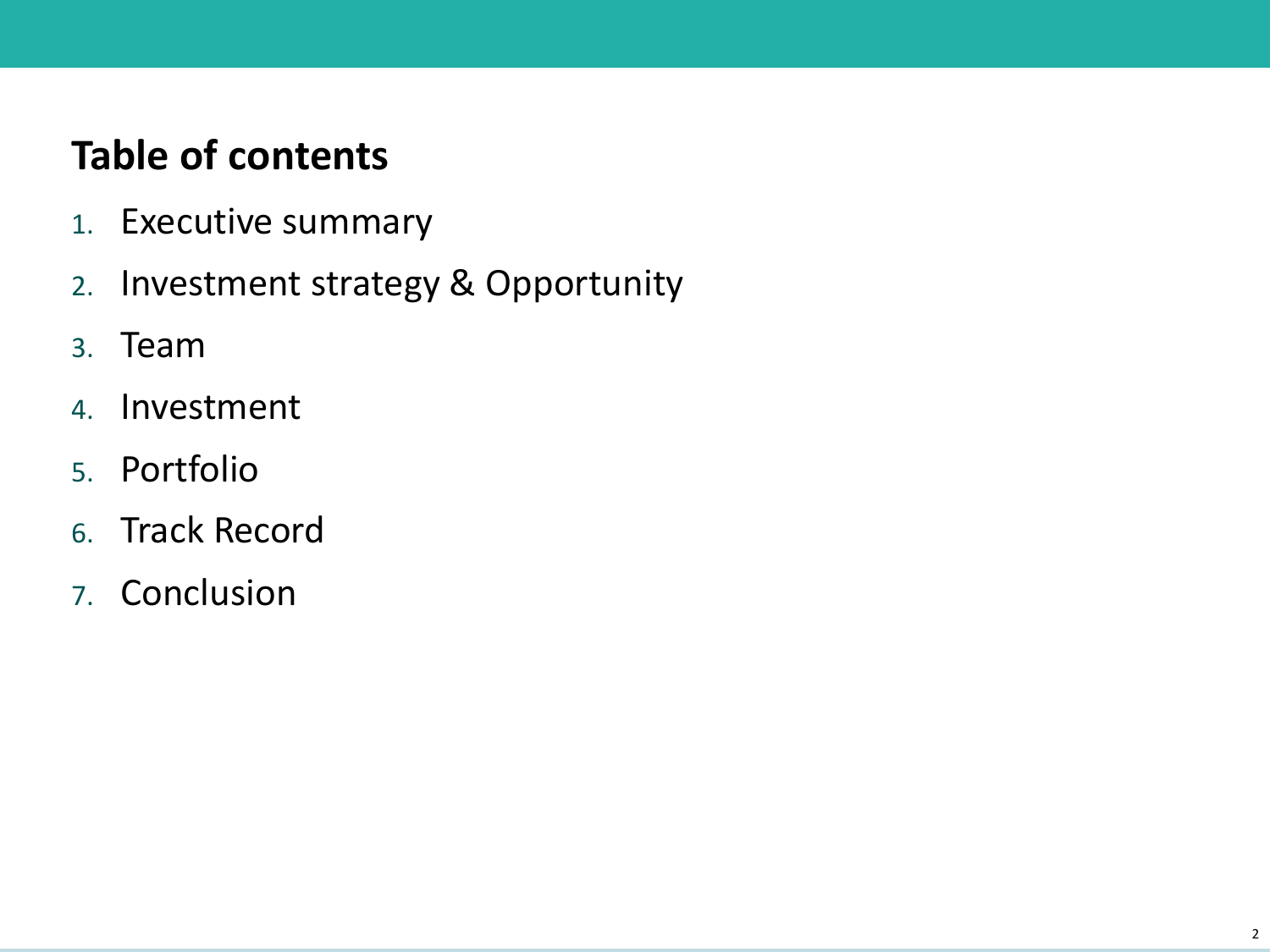# **1. EXECUTIVE SUMMARY (I)**

#### **THE OPPORTUNITY**

- A EUR 150-200M Fund II backed by all existing Fund I investors - all leading institutions $(1)$ - with extensive experience helping companies execute its growth plans
- Focused outstanding SMEs, that have limited long-term financing options for their needs

#### Resilience Partners

#### **THE TEAM**

- Proven team, has worked together for years alongside growing companies
- Direct lending experience in same investment focus
- EUR 225M invested/AUM, with outstanding results, in over 50 companies c. 50 years investment experience in the exact segment locally, with internationally proven processes

Note:

#### **WHAT WE ARE**

- Fund II on the back of high demand from Fund I, provides long-term debt financing solutions to Spanish SMEs for their growth events
- Fully committed, independent and aligned with investors and ESG/Diversity pioneer
- Investing in midmarket is our only and core activity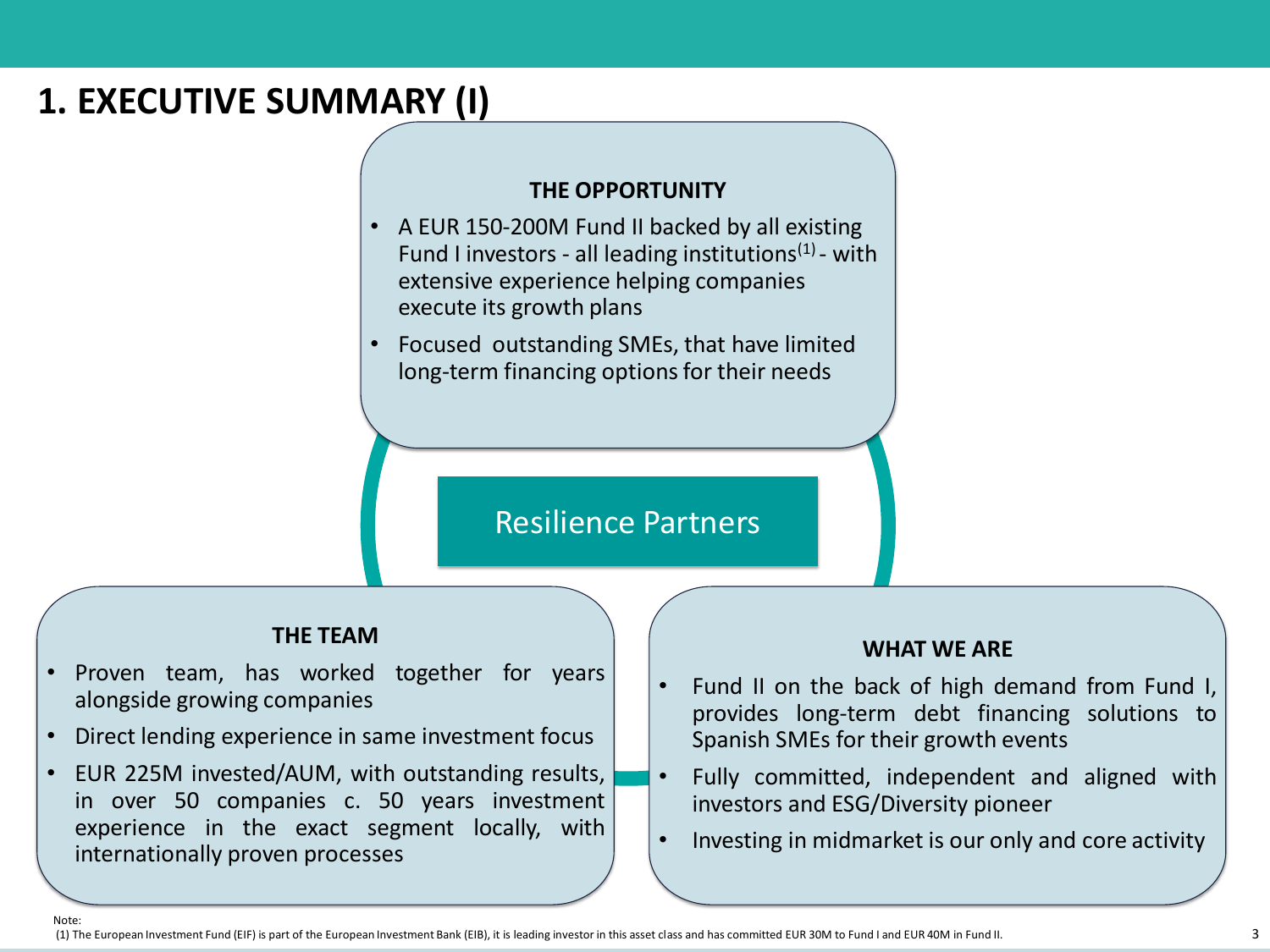# **1. EXECUTIVE SUMMARY (II)**

**Criteria**

| <b>Objective</b>       | To invest in a portfolio of outstanding SME due to high borrower selectivity, unique<br>local access and structuring (flexibility)<br>To help premier SMEs execute their growth and financing plans<br>To become the reference independent direct lending firm in this segment in Spain<br>$\bullet$<br>To be an alternative for companies to Private Equity/ buyout funds that require<br>eventual exits  |
|------------------------|------------------------------------------------------------------------------------------------------------------------------------------------------------------------------------------------------------------------------------------------------------------------------------------------------------------------------------------------------------------------------------------------------------|
| Investment<br>Approach | Flexible debt instruments adapted to<br>$\checkmark$ The specific needs of the companies in terms of duration, amortization<br>$\checkmark$ The cash and risk profile of the company<br>$\checkmark$ Where applicable, equity related upside and active involvement post investment<br><b>Resilience takes lead role, in proprietary transactions,</b> due to longstanding<br>relationships with companies |
| Investment             | <b>Target company size: EUR 3-15M EBITDA</b><br><b>Geography:</b> Key Focus Spain and up to 20% in other EU markets<br><b>Purpose:</b> Support growth plans of sector leading companies, debt realignment                                                                                                                                                                                                  |

- **Average Investment Profile:** EUR 4-15M per investment. Amortizing or Balloon/ Bullet. Final Maturity 5+ years
- **Fund size:** EUR 150-200M, with a hard cap of EUR 250M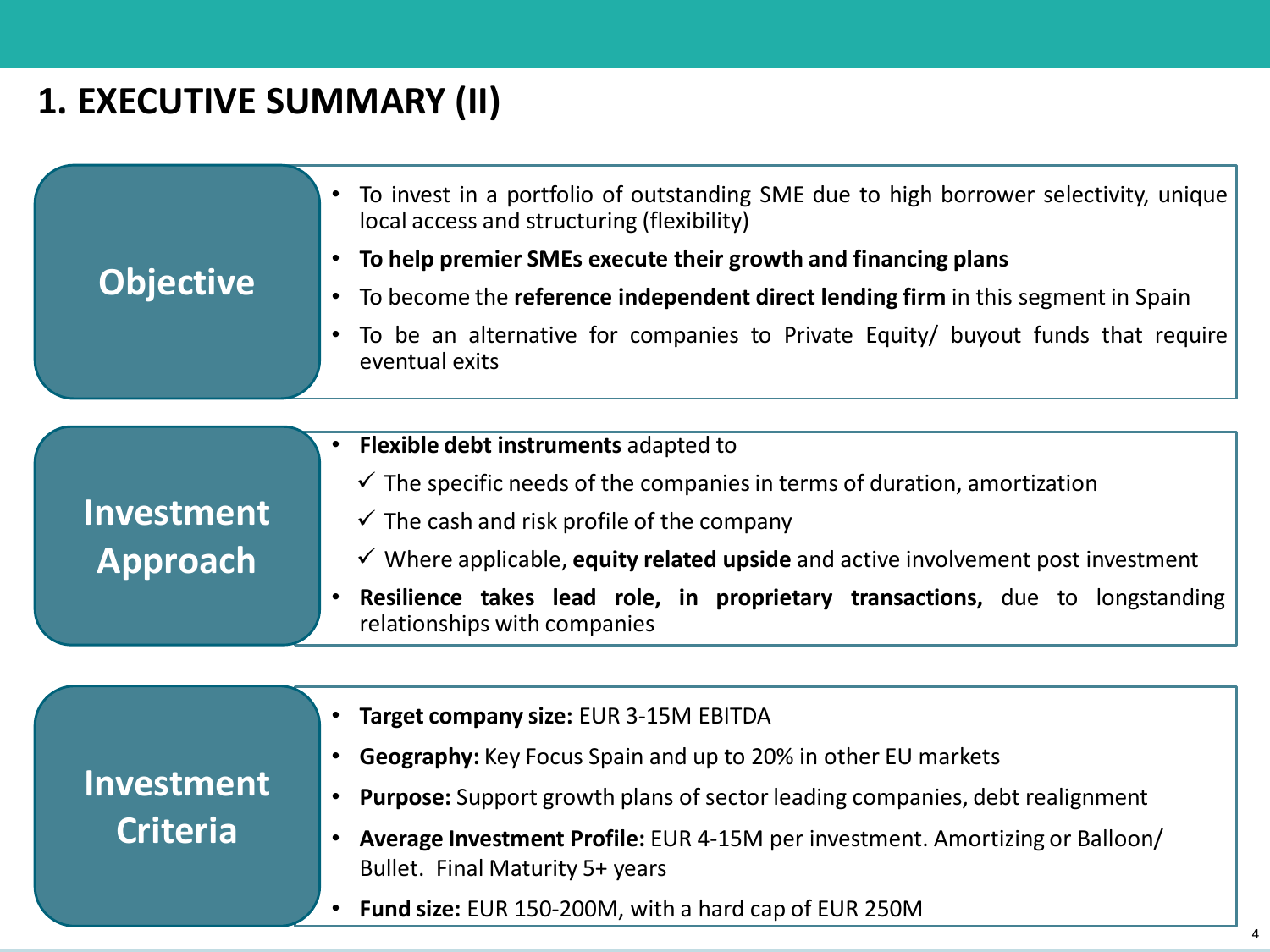## **2. INVESTMENT STRATEGY: PRO-ACTIVE ORIGINATION AND "SHADOW PORTFOLIO"**



Our proactive origination method to identify company has been proven and successfully implemented in over the years. It results in a systematic origination tool, that is monitored and refined over time, and provides proven results. It is also complemented by an extensive network of advisors, companies and teams as a result of 25+ years of investing, providing unique access in the Spanish SME market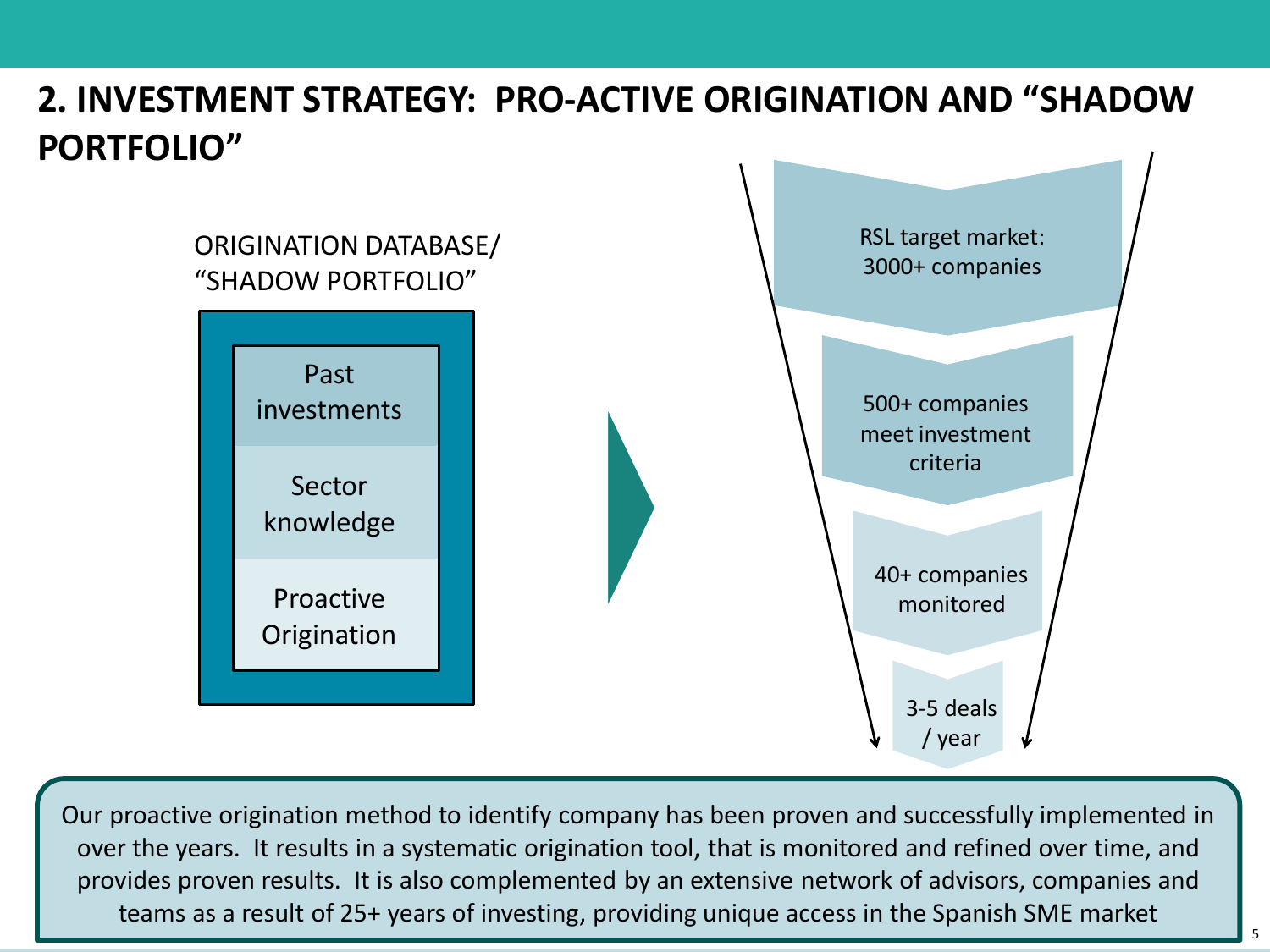## **2. OPPORTUNITY: LARGE INVESTABLE UNIVERSE**



#### **Size of the Spanish Private Equity market is EUR 2Bn per year**

- PE market is highly volatile and dependent on a few of large deals per year. Private Equity market for expansion capital is c. EUR 200-300M per year.
- Mezzanine debt for PE- backed mid-market businesses is not historically large.
- Private debt and direct lending sector is currently being created. It grows at a fast pace and is positioning as a solid alternative/financing solution for companies.

#### **Non-PE (Sponsorless) related market is harder to accurately measure, estimated at several times the size of the PE Market**

• Has historically funded its growth via commercial bank debt (mostly short-term). Long-term funding is now unavailable or limited. Local banks are in the market for balance-sheet, real estate, and short-term lending. International banks have either left Spain or entirely focused on Spanish multinationals (sales > EUR 200M).

### Provides significant market to invest in cash flow generating outstanding companies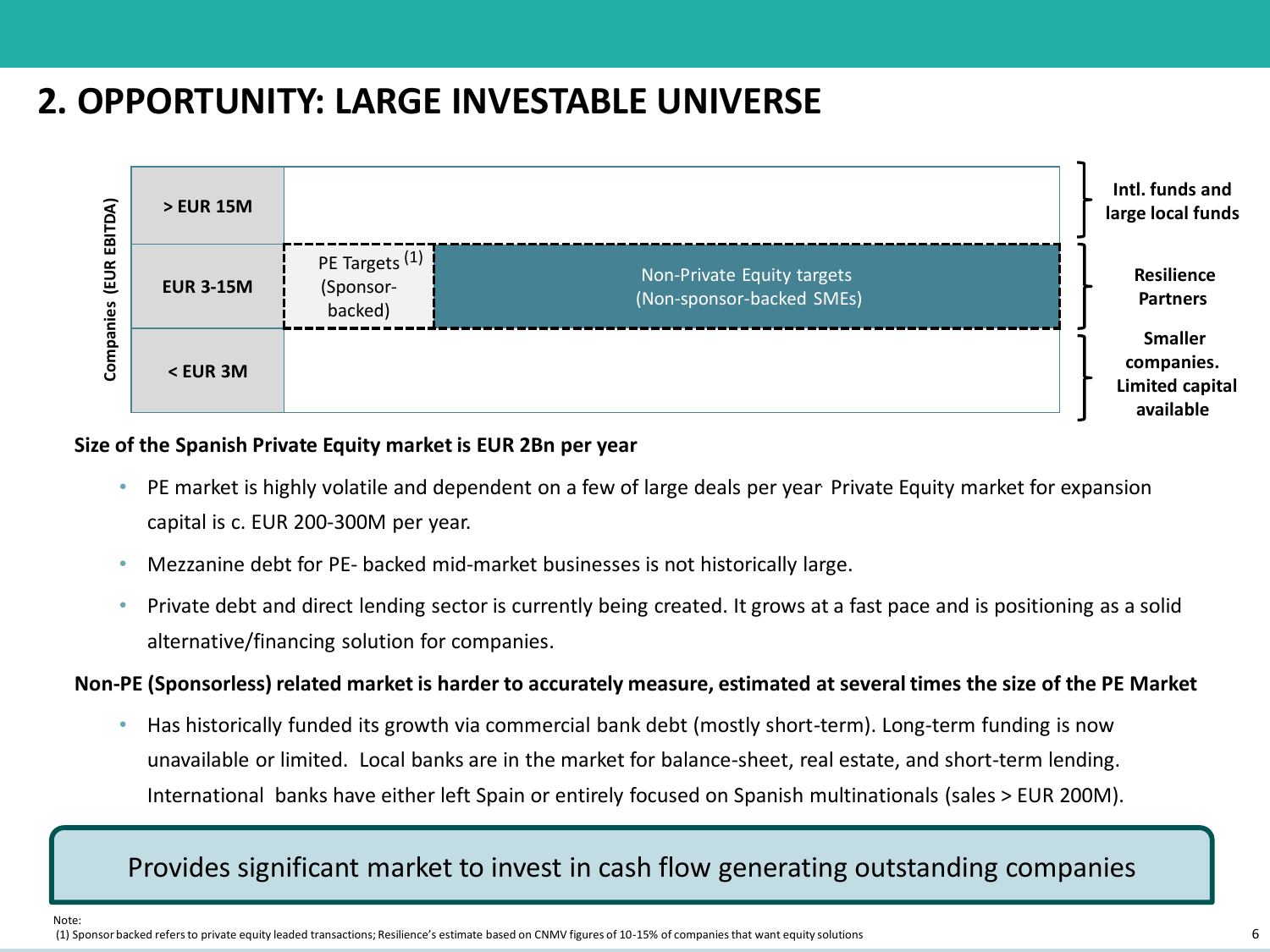### **2. OPPORTUNITY: CURRENT SITUATION UNVEILS A MAJOR OPPORTUNITY**

#### **Long-term bank disintermediation process underway**

- 80% of Spanish financing is currently via bank channel vs. 30% in USA, 35% in the UK and 55% in Germany (1)
- Credit to companies will be further decreased by recent additional bank provision requirements (Basel III)
- Impacting SMEs specifically, with Private Equity (PE) only offering limited solutions to the market

#### **Premier SMEs have a solid base and proven business models**

• There are many stress-tested companies that are growing well and have high export component, niche leadership, limited leverage and continue to implement focused expansion plans

#### **Deal flow quality for such targets continues to increase steadily**

• With lack of long-term financing solutions, such companies are now open to alternative funding options vis-à-vis banks



#### Creditworthy SMEs lack sources of financing due to structural changes in the market

(1) BBVA Research, Arcano, Bank of Spain, Mc Kinsey, Axesor, CNMV.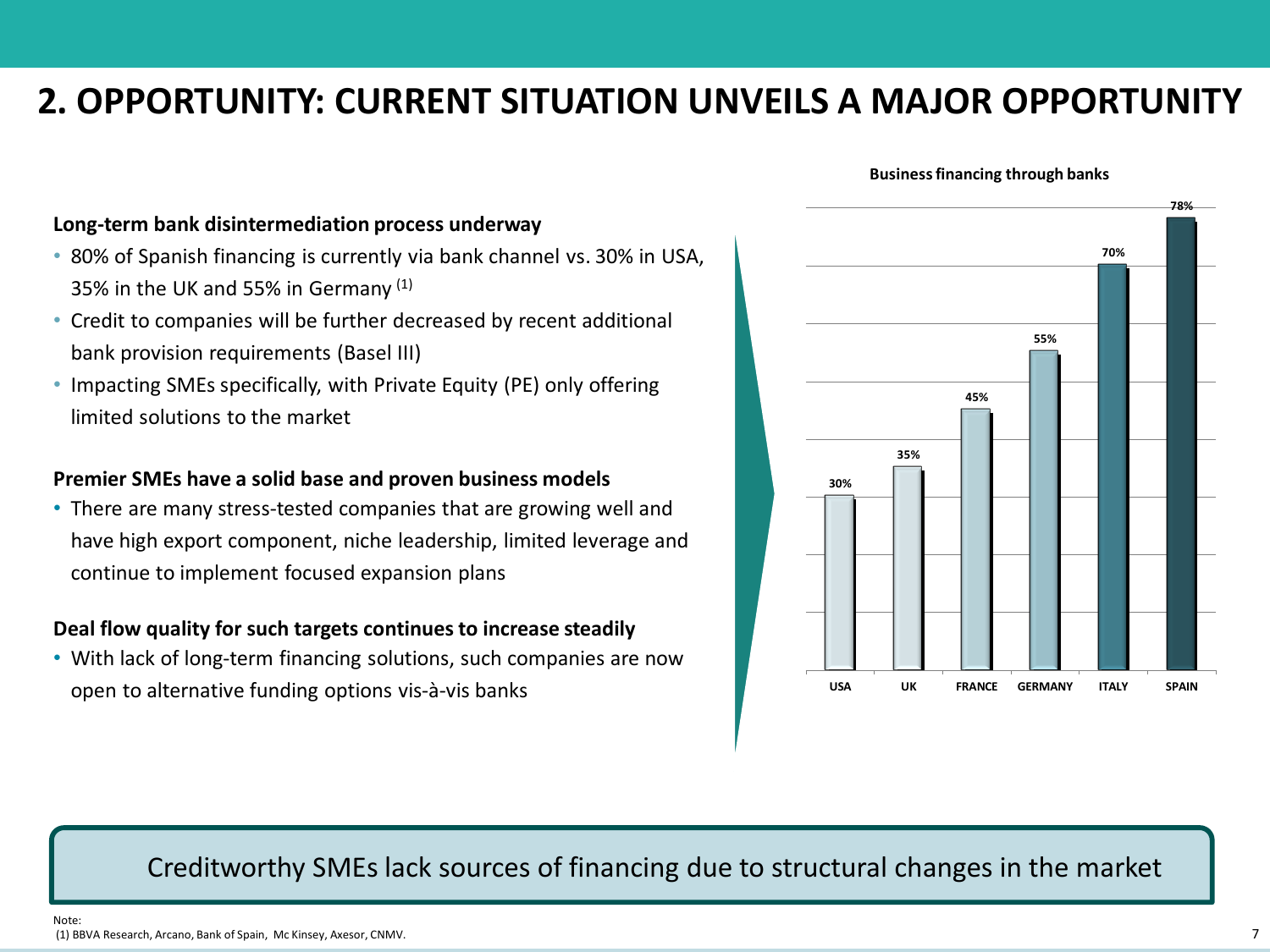### **2. OPPORTUNITY: BANK DISINTERMEDIATION UNDERWAY**

#### **Loans to Non-Financial Companies (Corporate Loans) have decreased by EUR 411 Bn since 2008**

- Savings Banks: Currently, there are just 13 savings banks operating (from more than 45 in 2009). Until 2008, savings banks had constituted a large portion of lending to SMEs
- Banks: Banks providing coverage to SMEs and corporates have declined from 60+ to no more than 5-8 active institutions. A large number of international players, Natixis, RBS, Rabobank and Barclays are no longer active
- Since 2008 cumulative credit decrease from banks to corporates has been 33% (2)
- Deleveraging is expected to continue impacting corporates, and specifically SMEs



BARCLAYS

**SCOTLAND** 

*<b>Sabadell*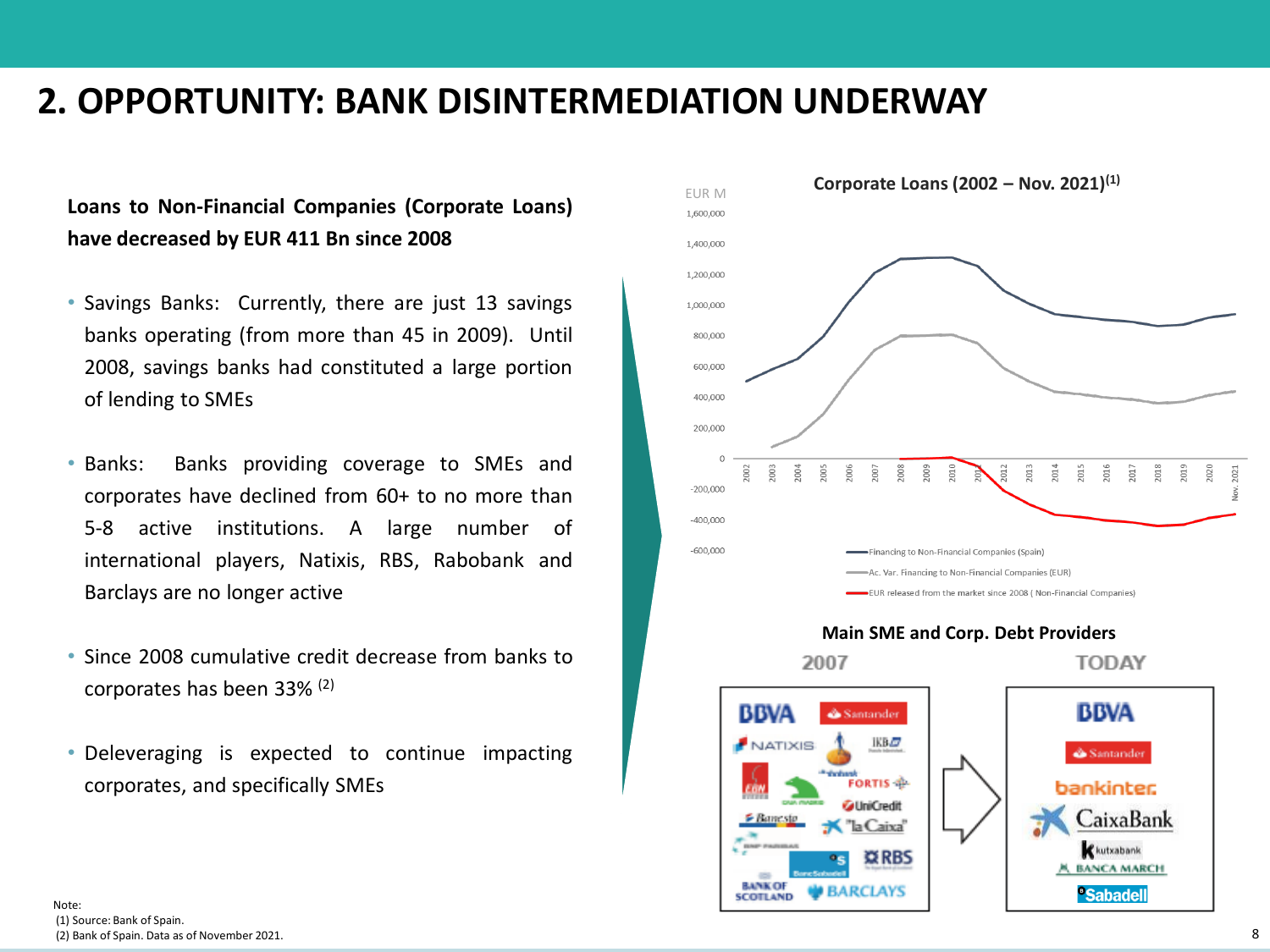### **3. TEAM: ORGANIZATIONAL CHART**



#### **INVESTMENT COMMITTEE**

• Involved early in the process. Decisions made by unanimous approval of the three partners. Support of the advisory board when appropriate.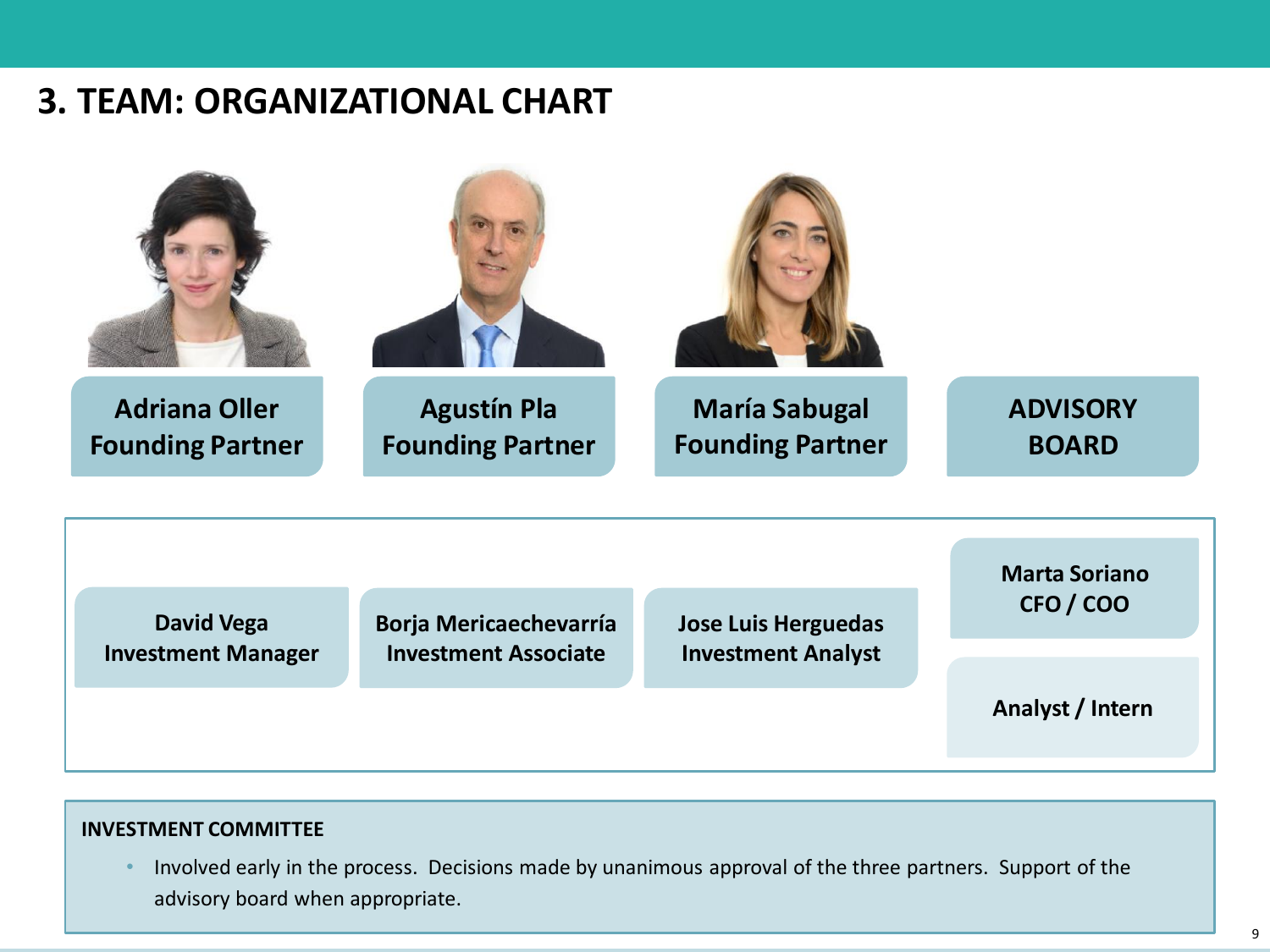## **3. TEAM: BIOGRAPHIES**

|                     | <b>Adriana Oller, Founding Partner</b>                                                                                                       | <b>Agustín Pla, Founding Partner</b>                                                                                                                                                                                                          |  |
|---------------------|----------------------------------------------------------------------------------------------------------------------------------------------|-----------------------------------------------------------------------------------------------------------------------------------------------------------------------------------------------------------------------------------------------|--|
| <b>Experience</b>   | Over 20 yrs. All buy side. 14 in Private equity and debt                                                                                     | Over 35 yrs. All buy side in Private equity and debt                                                                                                                                                                                          |  |
| <b>EURs</b>         | EUR 100M invested in 12 companies                                                                                                            | EUR 165M invested in 28 companies                                                                                                                                                                                                             |  |
| <b>Track record</b> | Excellent investment track record: 2.2x CoC, EUR 95M of<br>capital gains, 3.3x CoC and 35% IRR on realized gains.<br>Debt: 1.28x CoC         | Excellent investment track record: 2.25x CoC, EUR 170M of<br>capital gains, 23% IRR on realized gains. Debt: 1.32x CoC<br>3i: Founding team member 3i Spain, Founder 3i Barcelona,<br>Operations Director, Partner Global Growth Capital Team |  |
| <b>Institutions</b> | JP Morgan AM, 3i, Axis (London, NY, Madrid, Barcelona)                                                                                       | BBVA, 3i. (Madrid, Barcelona)                                                                                                                                                                                                                 |  |
| <b>Education</b>    | BA in Business, Autónoma Madrid and Paris Dauphine<br>MBA, London Business School (La Caixa/ BC scholarship)                                 | <b>BA in Business, ESADE</b><br>MBA, IESE                                                                                                                                                                                                     |  |
| Other info          | Currently, board member of companies<br><b>Founded Resilience Partners in 2013</b><br>Chairman of the board: Resilience P. I Fund SCA, SICAR | Previously, board member of 30 companies in RSL target<br>market across sectors and economic cycles. Chairman ESADE<br>Alumni Entrepreneurship Club                                                                                           |  |

|                                 | <b>Maria Sabugal, Founding Partner</b>                                                                                                                                                                 |                                        |  |
|---------------------------------|--------------------------------------------------------------------------------------------------------------------------------------------------------------------------------------------------------|----------------------------------------|--|
| <b>Investment</b><br>experience | Over 20 years in corporate banking and Direct Lending                                                                                                                                                  |                                        |  |
| <b>EURS</b>                     | EUR 1Bn invested in > 70 deals (> 50 companies)                                                                                                                                                        |                                        |  |
| <b>Track record</b>             | Excellent investment track record (Average RAROC > 11% in last 12 years at<br>Rabobank). Experience in managing turnaround situations and debt<br>restructurings                                       |                                        |  |
| <b>Institutions</b>             | <b>BNP Paribas, Rabobank (Madrid)</b>                                                                                                                                                                  |                                        |  |
| <b>Education</b>                | <b>BA in Business, ICADE</b><br>Exec. Education in Credit Risk Management, Debt Structuring, and Leverage<br>Finance                                                                                   |                                        |  |
| Other info                      | Spain: Head of Loan Product Group (2013-2015), Head of Credit Risk<br>Department (2007-2013), member of the Management Team (2007-2015)<br>Europe: Member of the European Credit Committee (2007-2013) | Images in the order of the biographies |  |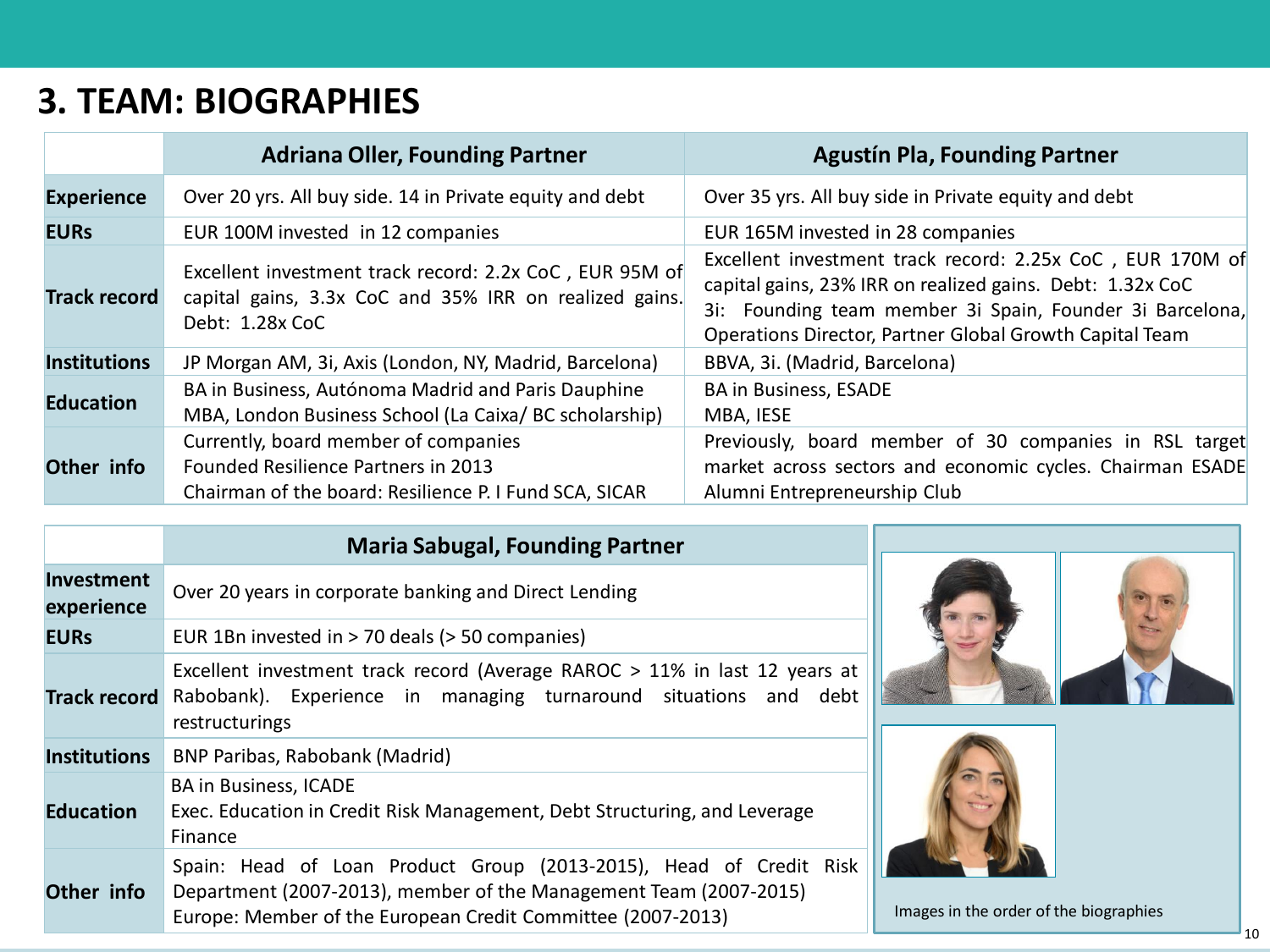### **3. TEAM: REST OF THE TEAM**

|                         | David Vega, Investment Manager                                                                                                                                                          |  |
|-------------------------|-----------------------------------------------------------------------------------------------------------------------------------------------------------------------------------------|--|
| <b>Experience</b>       | 10 years in Corporate Finance areas including, M&A, Restructuring and fundraising                                                                                                       |  |
| <b>Responsibilities</b> | Overall investment evaluation, monitoring and fundraising support                                                                                                                       |  |
| <b>Education</b>        | BA in Business Administration, Universidad de La Salle<br>Master in Business Administration, Escuela de Negocios de Navarra<br>Exec. Education in Corporate Finance, IE Business School |  |

#### **Borja Mericaechevarría, Investment Associate**

| <b>Experience</b>       | 2 years in Corporate Finance, M&A and restructuring               |
|-------------------------|-------------------------------------------------------------------|
| <b>Responsibilities</b> | Overall investment evaluation, monitoring and fundraising support |
| <b>Education</b>        | <b>BA in Business Administration, CUNEF</b>                       |

|                         | <b>Jose Luis Herguedas, Investment Analyst</b>                    |
|-------------------------|-------------------------------------------------------------------|
| <b>Experience</b>       | 2 years in Corporate Finance, M&A and restructuring               |
| <b>Responsibilities</b> | Overall investment evaluation, monitoring and fundraising support |
| <b>Education</b>        | BA in Economics with a Minor in Finance, Texas Tech University    |

|                         | <b>Marta Soriano, COO</b>                                                         |  |  |
|-------------------------|-----------------------------------------------------------------------------------|--|--|
| <b>Experience</b>       | 8 years in PE, both in investment and COO roles                                   |  |  |
| <b>EURS</b>             | Supervised three funds totaling EUR 100 M                                         |  |  |
| <b>Responsibilities</b> | Operations, regulatory compliance, fund reporting, accounting and audit processes |  |  |
| <b>Education</b>        | BA in Economics, Universidad Autónoma de Madrid                                   |  |  |
|                         | Master in Economic Analysis and Finance, Universidad Complutense de Madrid        |  |  |

#### **INVESTMENT COMMITTEE**

• Involved early in the process. Decisions made by unanimous approval of the three partners. Support of the advisory board when appropriate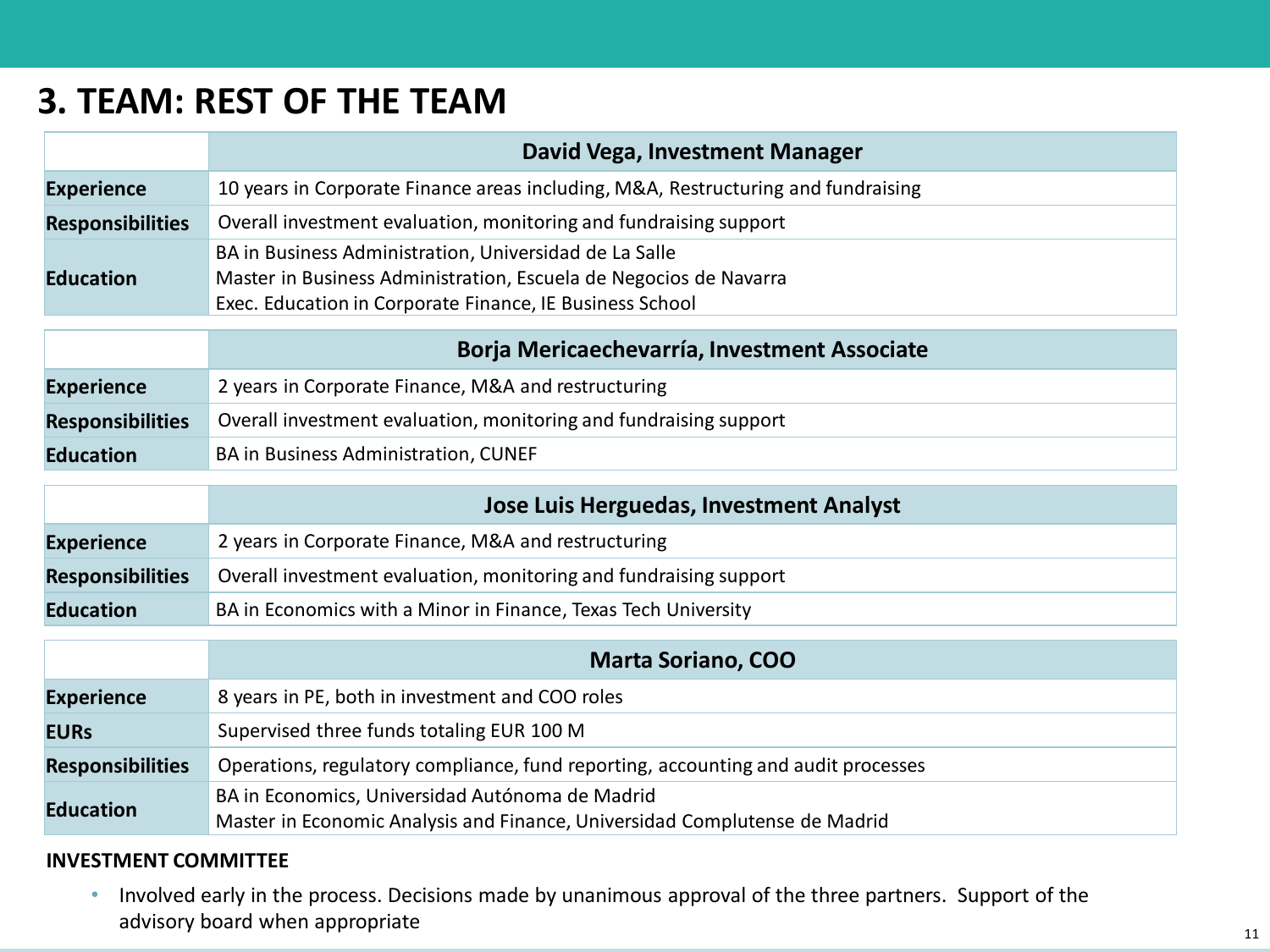## **4. INVESTMENT STRATEGY: CRITERIA**

| <b>TARGET COMPANY SIZE</b>                    | • EUR 3-15M EBITDA<br>• Growth driven, solid mini multinationals or niche leaders<br>• Proven expansion plans > "more of the same faster"                                                                                                                                                              |
|-----------------------------------------------|--------------------------------------------------------------------------------------------------------------------------------------------------------------------------------------------------------------------------------------------------------------------------------------------------------|
| <b>INVESTMENT</b>                             | • EUR 4-15M per company<br>• Capital used for expansion plans, debt substitution/ realignment, limited cash out,<br>contingent needs, organic and inorganic growth                                                                                                                                     |
| <b>GEOGRAPHY</b>                              | • Iberian companies with up to 30% outside of Spain                                                                                                                                                                                                                                                    |
| <b>SECTOR</b>                                 | • Generalist, focusing on specific market segments with sustainable positive dynamics<br>and/or previous experience                                                                                                                                                                                    |
| <b>INVESTMENT STRUCTURE</b>                   | • One stop shop. Adapted to cash and risk profile of the company<br>• Majority of cash (principal and interest). + 5-7 year maturity<br>• Where applicable, equity / outperformance upside and active involvement post<br>investment<br>• Ability to do convertible debt/equity up to 30% of fund size |
| <b>ROLE</b>                                   | • Lead role due to direct access to companies                                                                                                                                                                                                                                                          |
| <b>OPPORTUNITY SIZE /</b><br><b>PORTFOLIO</b> | • 4 - 5 companies per year<br>• Future Portfolio: 15 - 20 companies.<br>Diversification per company / asset<br>$\bullet$                                                                                                                                                                               |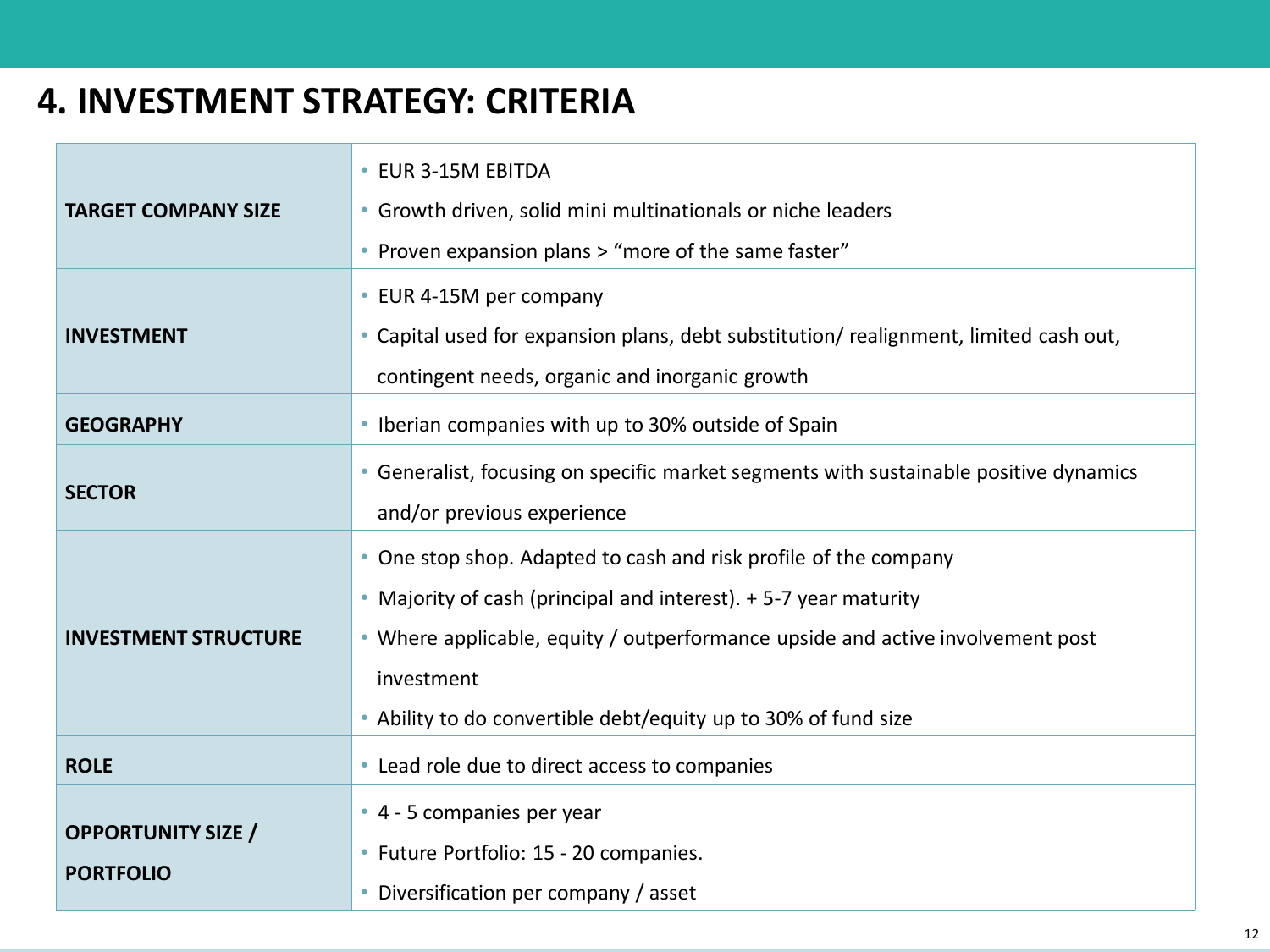## **4. INVESTMENT STRATEGY: ESG PIONEERS**

The investment team identifies within others, **five key sustainable principles that rule any internal and investment process.** Moreover, Resilience Partners develops a rating for every portfolio and Work In Progress (WIP) company, in order to assess ESG risk and exposure.



Integrity, transparency, problem solving, alignment, LT partnership as values that rule our internal organization, from staff recruiting to promotion and also in the selection of investment opportunities

Resilience Partners has been constituted under article 8 of the EU taxonomy regulation for sustainable activities, tracking the environmental evolution and behavior as well as the impact generated, as it has been doing since inception in line with its internal ESG policy

Signatory of:

Principles for<br>Responsible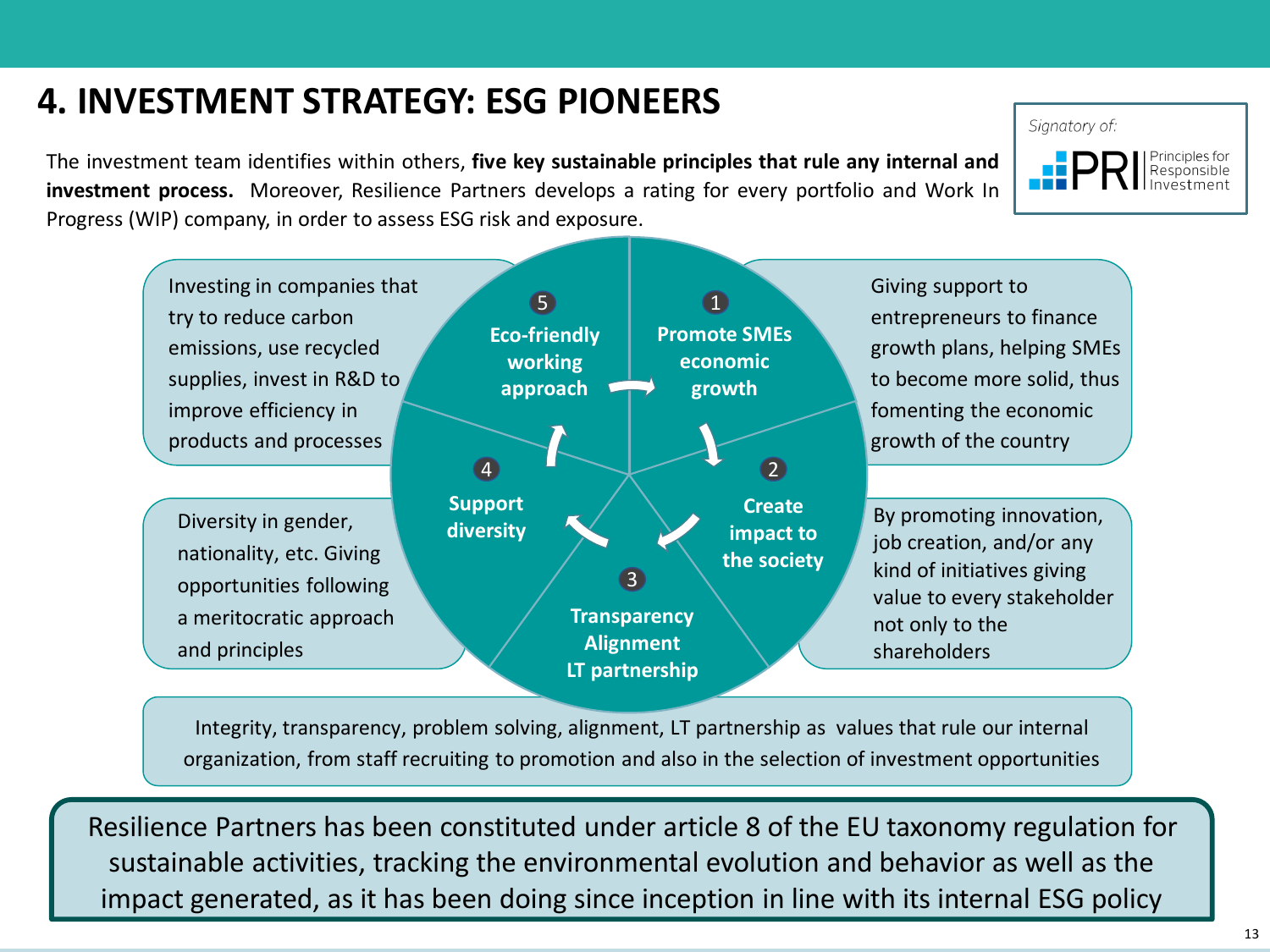### **4. INVESTMENT STRATEGY: INVESTMENT PROCESS**

| <b>PROVEN</b><br><b>ORIGINATION</b><br><b>APPROACH</b>                                                                                                                                                                                                                                                                                                                                       | <b>DUE DILIGENCE</b>                                                                                                                                                                                                                                                                                                                                   | <b>STRUCTURING</b>                                                                                                                                                                                                                                                                                                                                                                                                      | <b>ACTIVE</b><br><b>INVOLVEMENT</b>                                                                                                                                                                                                                   | <b>REPAYMENT/</b><br><b>EXIT</b>                                                                                                                                                                                                    |
|----------------------------------------------------------------------------------------------------------------------------------------------------------------------------------------------------------------------------------------------------------------------------------------------------------------------------------------------------------------------------------------------|--------------------------------------------------------------------------------------------------------------------------------------------------------------------------------------------------------------------------------------------------------------------------------------------------------------------------------------------------------|-------------------------------------------------------------------------------------------------------------------------------------------------------------------------------------------------------------------------------------------------------------------------------------------------------------------------------------------------------------------------------------------------------------------------|-------------------------------------------------------------------------------------------------------------------------------------------------------------------------------------------------------------------------------------------------------|-------------------------------------------------------------------------------------------------------------------------------------------------------------------------------------------------------------------------------------|
| <b>Unique market access</b><br>and clarity in focus                                                                                                                                                                                                                                                                                                                                          | <b>Early buying and DD</b><br>decisions based on on-<br>going monitoring of<br>companies                                                                                                                                                                                                                                                               | <b>Adapted to company's</b><br>needs & risk profile                                                                                                                                                                                                                                                                                                                                                                     | Debt focus with<br>additional close for<br>companies                                                                                                                                                                                                  | <b>Fully-linked with</b><br>company cash<br>generation and risk<br>profile                                                                                                                                                          |
| ·Growth-driven, solid<br>mini-multinationals or<br>niche leaders<br>• Above-market growth<br>levels, sustainable<br>over time with<br>focused management<br>teams<br>• Operating with the<br>goal to accelerate<br>growth and to<br>enhance market<br>leadership<br><b>• Enhancing their</b><br>existing<br>competitiveness via<br>continued<br>internationalization or<br>in/organic growth | Access to local and<br>International<br>network to validate<br>each investment case<br>Focus on sectors with<br>previous access and<br>experience<br>Thorough due-<br>diligence process is<br>required in the SME<br>space, especially<br>financial, commercial<br>and tax<br>RSL team can<br>leverage its 50+ DDs<br>performed in the<br>same segment | Resilience aims to<br>lend 1-2x target<br>companies' EBITDA<br>Diversified portfolio<br>of companies with<br>low leverage<br>Flexibility in<br>structures adapting<br>to company's needs<br>Interest yield<br>$\bullet$<br>Annual amortization<br>accepted<br>• Yield enhancements<br>Seniority<br>Covenants<br>Security: pledge on<br>shares, J&S<br>guarantee from<br>subsidiaries, promise<br>to pledge fixed assets | • Agreed Business Plan<br>and strategy with<br>company pre-closing<br>Ongoing monitoring<br>$\bullet$<br>and risk management<br>Board observer,<br>$\bullet$<br>where applicable<br>Hands on, active<br>$\bullet$<br>involvement, where<br>applicable | Not dependent on<br>liquidity or refinancing<br>event<br>Cash yield visibility<br><b>Additional equity</b><br>outperformance<br>upside<br>Deep knowledge and<br>experience to perform<br>in restructuring and<br>workout situations |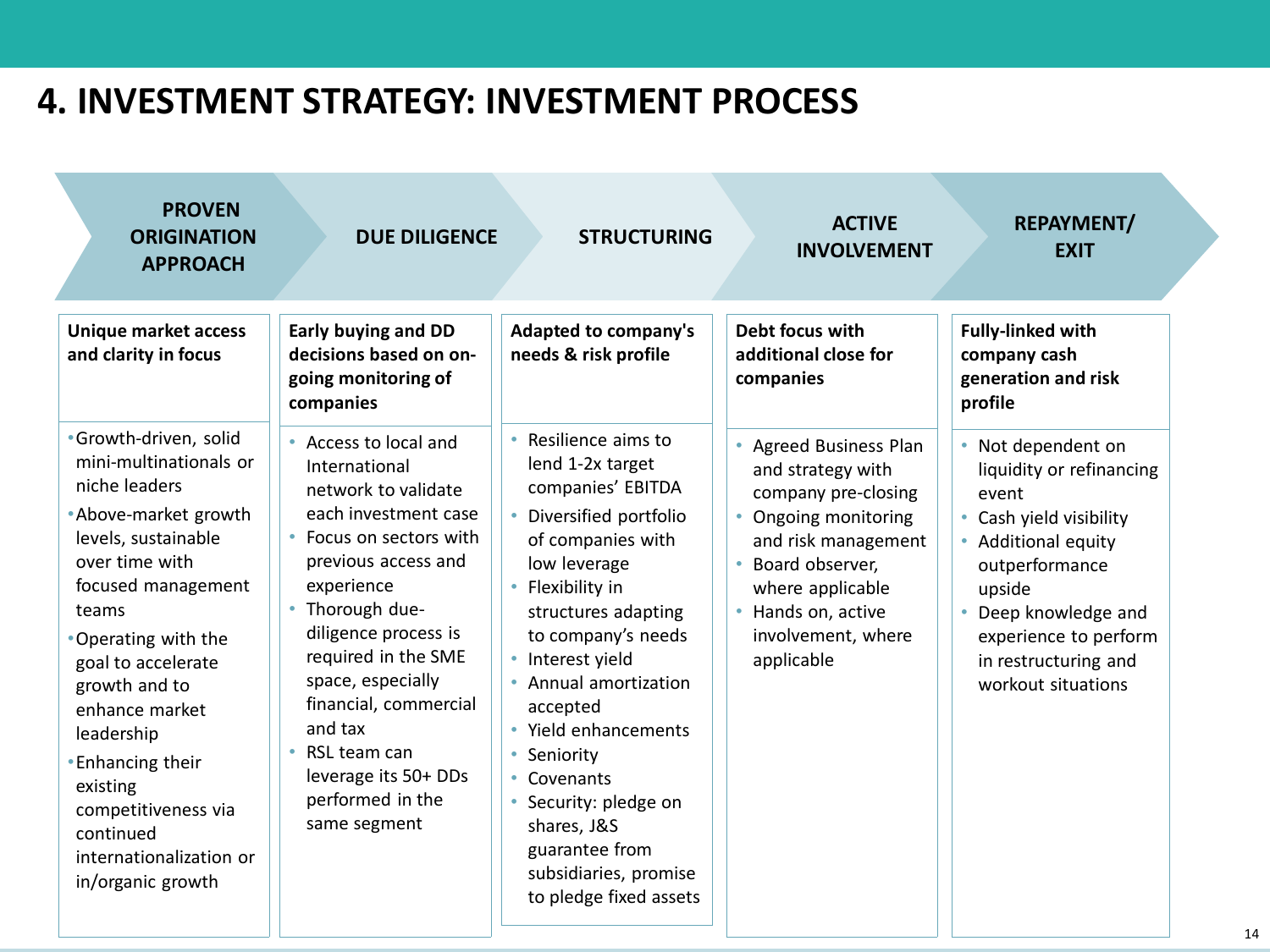# **5. PORTFOLIO FUND I**



Resilience Partners has closed 13 tailor-made investments cross industries in a solid and diversified portfolio for Fund I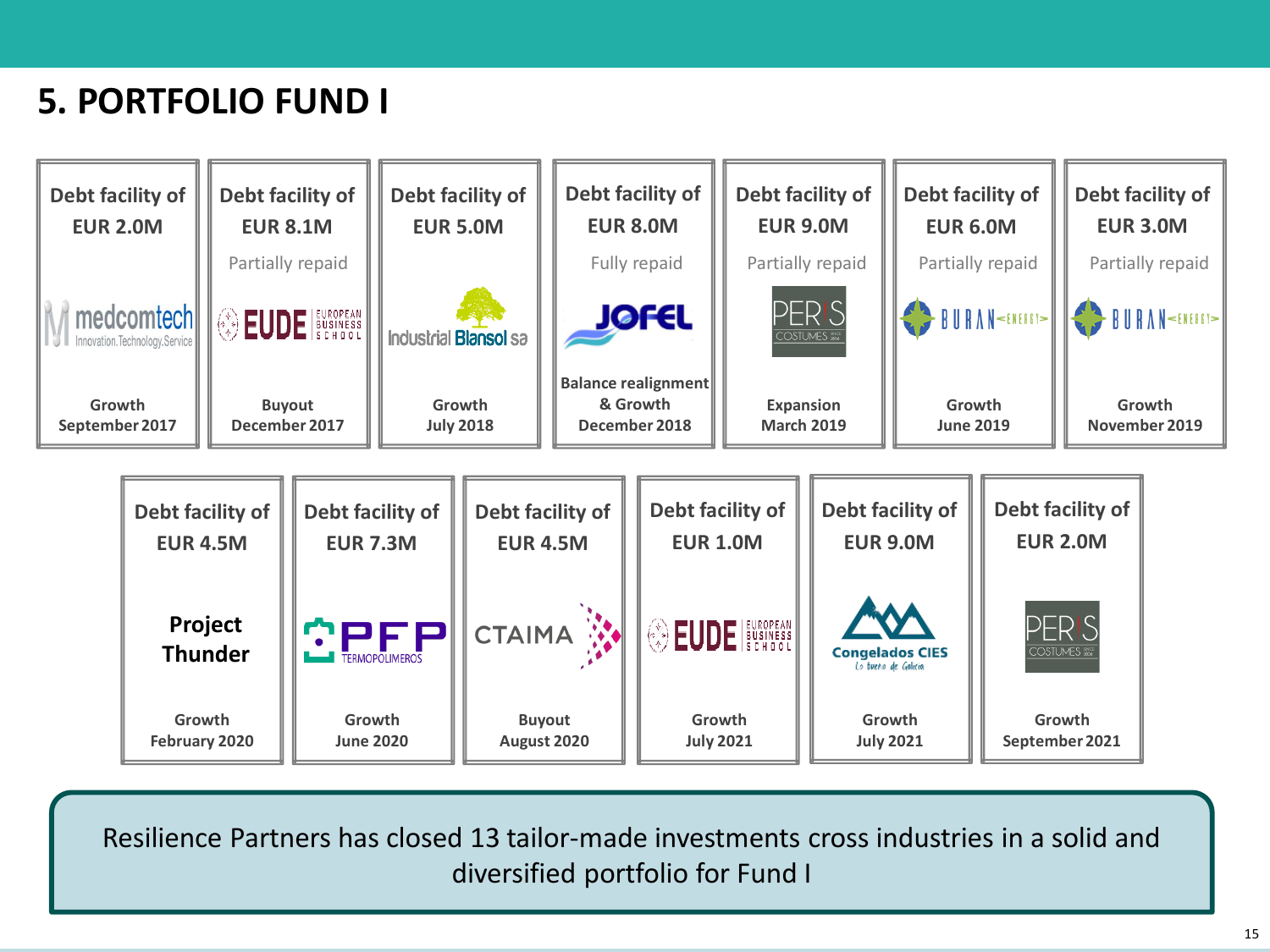## **5. PORTFOLIO FUND II**





Resilience Partners has closed 2 tailor made investment simultaneously with the first close in December 2021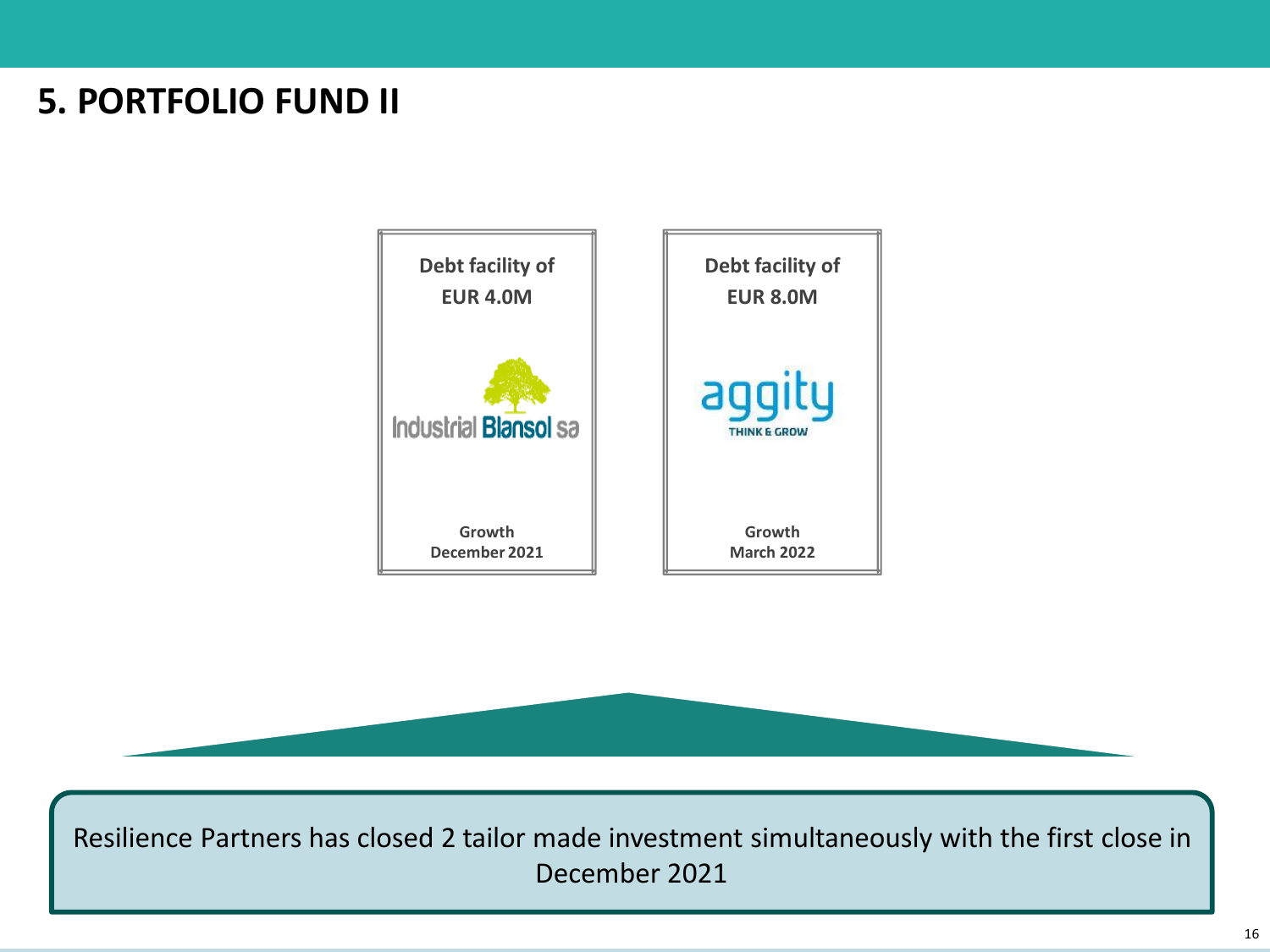## **6. TRACK RECORD. CASE STUDY PROJECT DOCEO**

**This is an actual deal, closed by Resilience Partners in December 2017 followed by a follow-on in 2021.**

**Doceo is one of the key players in educational services is Spain with both online and off line presence.**

- EUR 8.7M in sales and EUR 3M EBITDA, at original investment date.
- In a sector that we have followed for years. 15% of sales in Spain and 85% international.
- The company is a leader in its specific niche.

**Opportunity and Investment case: The Company was** being acquired by an international player alongside existing management:

- Amortizing senior secured loan of EUR 8.1M plus buyer's equity for the acquisition of the Company.
- Interest Rate: Total return depending on business performance.
- Principal: 2 year capital holiday. 7.5 year semiannual repayment thereafter.





- Current performance proves high cash conversion.
- Deal closed in December 2017 followed by a follow-on in 2021.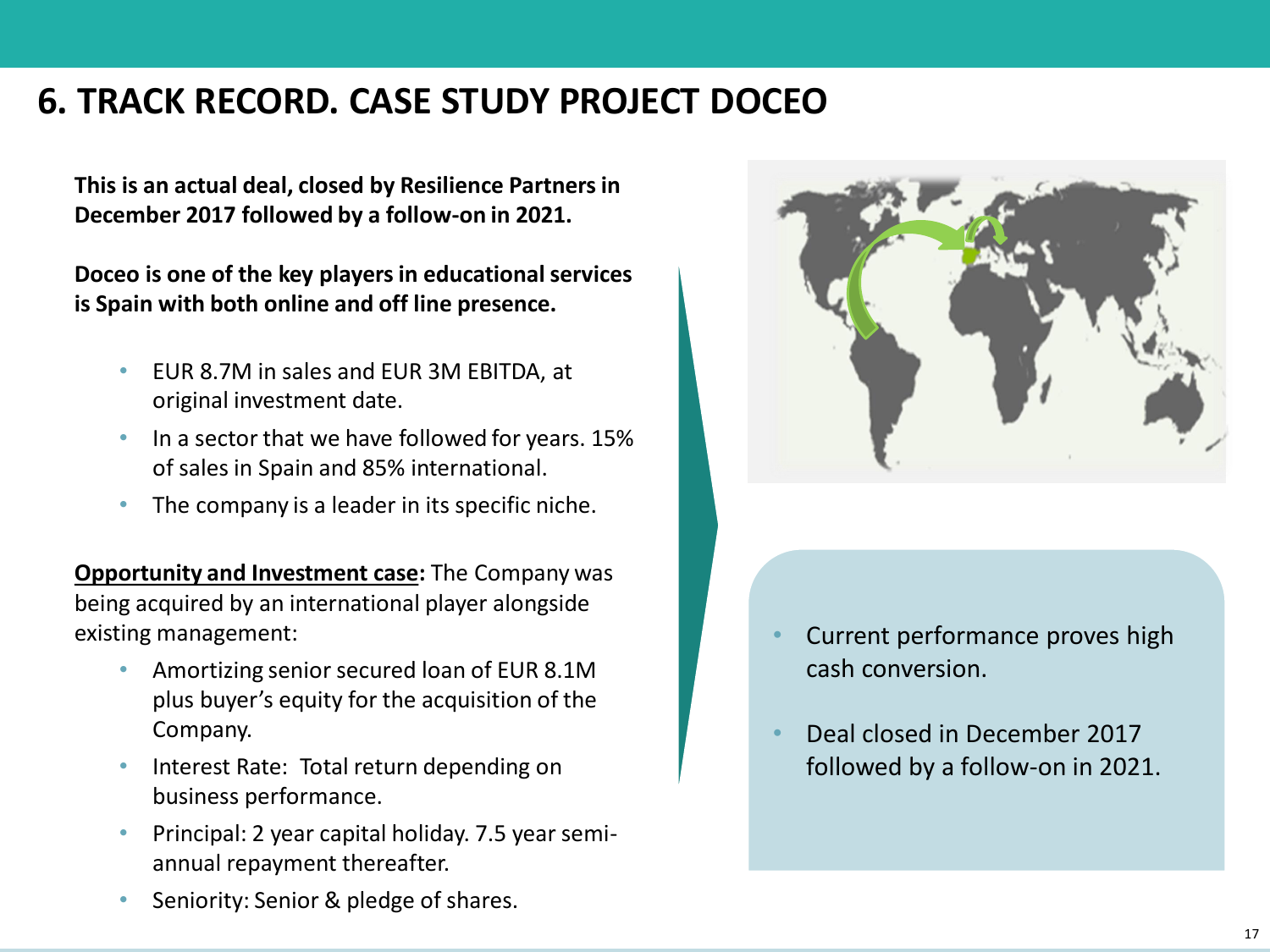## **7. CONCLUSION. FOR COMPANIES & ADVISORS**



Outstanding companies have in Resilience Partners, the long term partner for its specific financing needs to ensure deliverability of ambitious strategic plans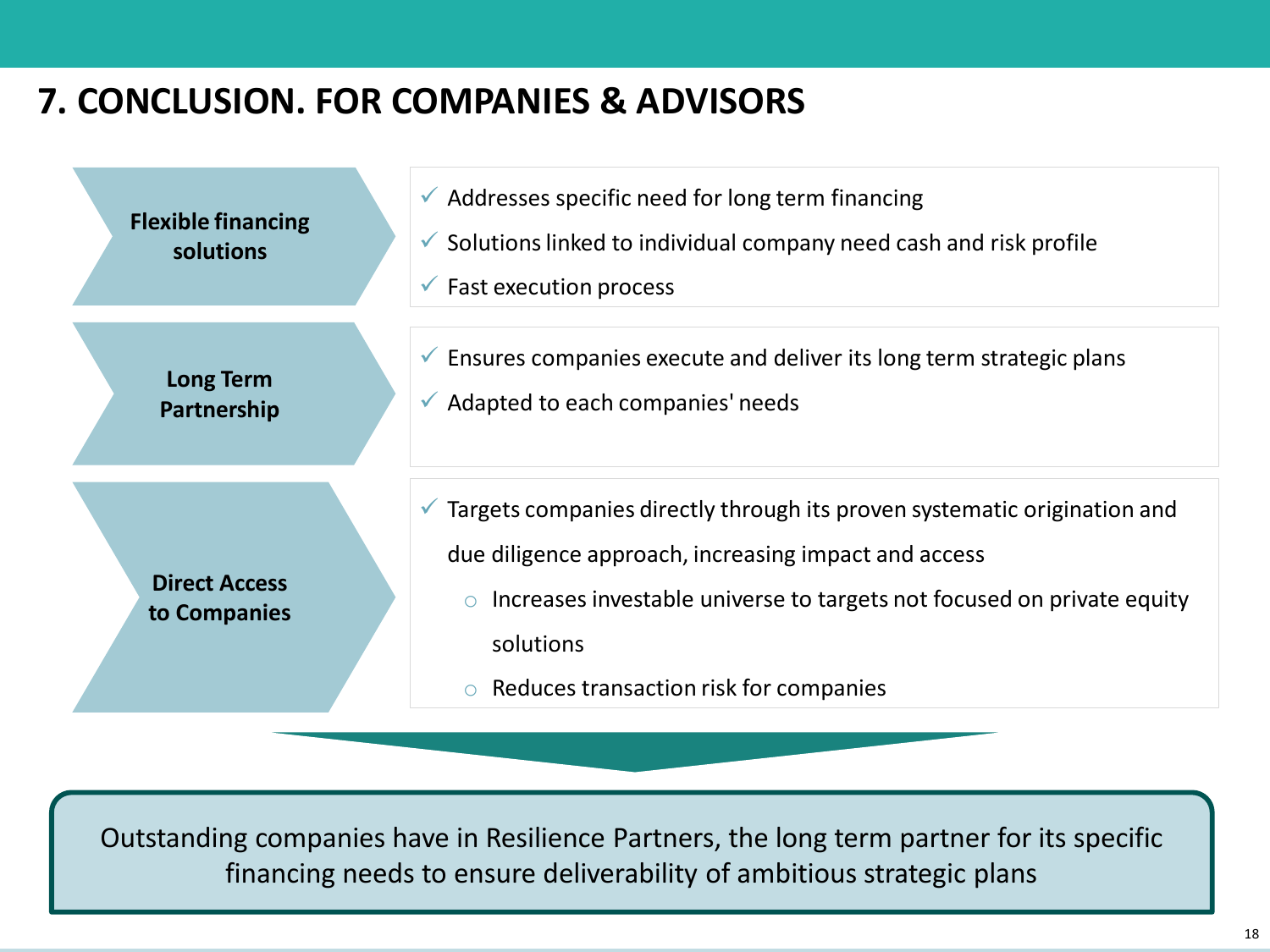**Resilience Partners S.L. María de Molina 39 (8 planta) 28006 Madrid, Spain info@resiliencepart.com**